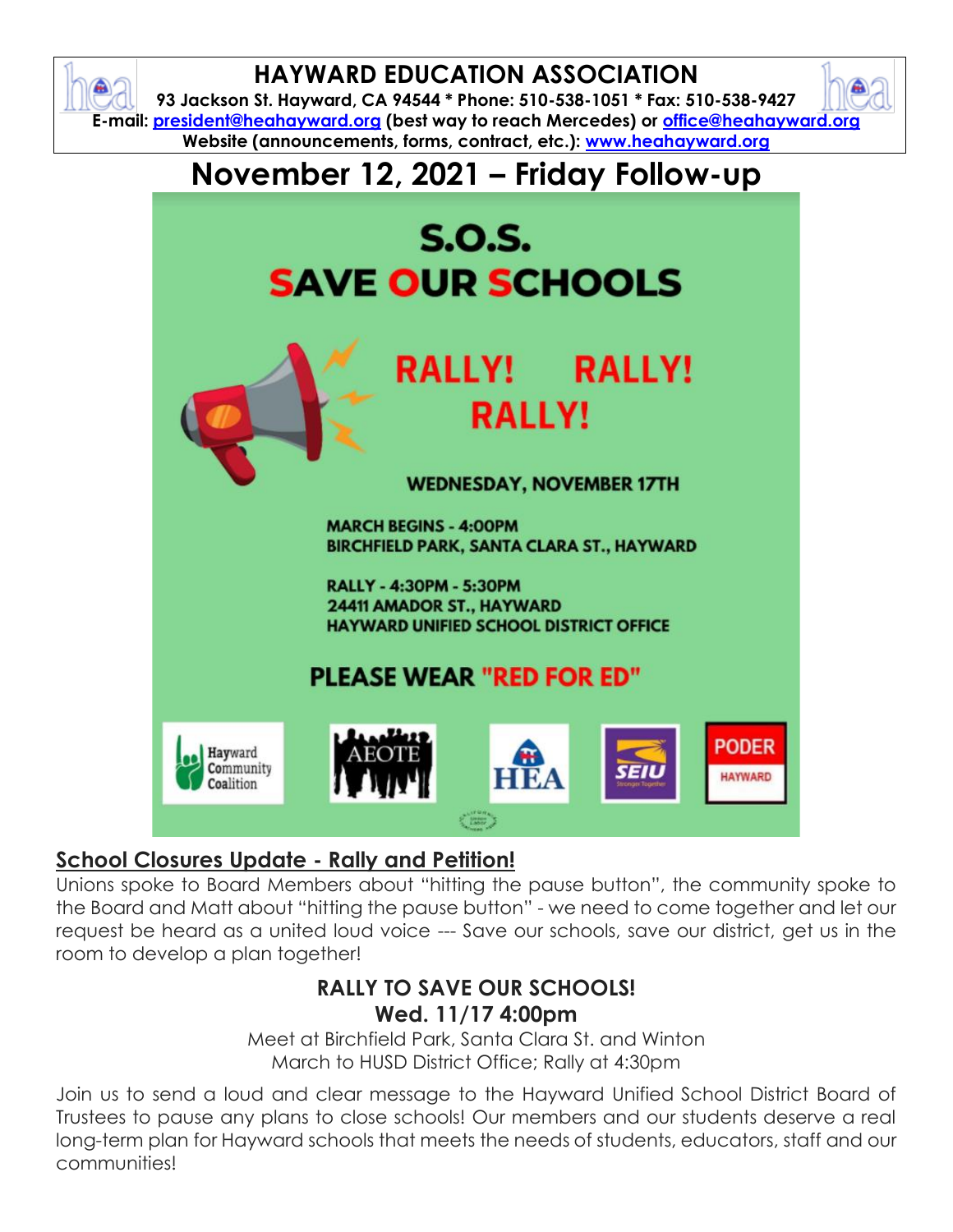The District's rush to close schools to address next year's budget shortfall has caused an uproar in our communities. Lacking any meaningful participation by critical stakeholders in education, it adds further disruption at a time when we are struggling to recover from the disruption of the past two years. HUSD's "plan" fails to account for new opportunities to increase enrollment and secure new funding, squandering opportunities to make Hayward schools better for our students.

The bottom line in any plan for our schools should be providing the best opportunities for our students to learn and grow. Join us Wednesday to help HUSD get their priorities straight!

#### **We are also asking all members to take the following actions to Save Our Schools:**

- 1. Post the **[attached graphics](https://drive.google.com/drive/folders/1UtuMh1oF6ILu-KUdsLbvI3kUw2WHwARi?usp=sharing)** to your social media accounts and share widely!
- 2. Sign an **[online petition](https://seiu1021.good.do/save-hayward-schools/petition/)** to support our demands and show HUSD that we have the support of our members and the families we serve.
- 3. Share this message with members and parents! Wear **RED** and arrange carpools on 11/17 and bring a group with you. **[A rally flyer, support placards, and social media](https://drive.google.com/drive/folders/1UtuMh1oF6ILu-KUdsLbvI3kUw2WHwARi?usp=sharing)  [graphics are all attached.](https://drive.google.com/drive/folders/1UtuMh1oF6ILu-KUdsLbvI3kUw2WHwARi?usp=sharing)**
- 4. Mark your calendar for the next HEA Organizing Team (HOT) meeting on Monday, November 29<sup>th</sup> at 4pm. All leaders and activists willing to take action are welcome! **[Click here for more details!](https://drive.google.com/file/d/1EMkQ_ey_rwljuVav-J57ykoEIh3DxTj7/view?usp=sharing)**

#### **Subbing**

**[See the attached District message regarding subbing](https://drive.google.com/file/d/11ZZvXyAS_a1nnt4cHOnJN8Y6_ax_g8o_/view?usp=sharing)**. If you have done subbing and have not been paid, let us know the days and how long you subbed. We have successfully advocated for folks who subbed for more than a prep period or an entire day to be compensated for time subbing! (Per the contract, subbing should not be longer than a prep period but we understand folks have gone beyond.) However, the District should never have made the ask of folks in the first place! To that end, from this point forward, folks should not be subbing for more than a prep period, if you decide to sub at all. It is up to the individual whether or not they decide to sub - no undue pressure should be placed on folks to sub. Please let HEA know if you feel there is pressure applied for you to sub.

# **VISP Grades**

HEA put in a cease and desist regarding VISP grades until there is a common understanding. If folks have already done work related to grades, then they should keep track of the time spent and let HEA know. We will advocate for folks to be paid for work given and, if there is agreement, pay for time spent for PD regarding grades and the time used to enter grades no guarantees, but this is work that is outside of the MOU.

# **Issues Conference**

HEA is looking to **sponsor 3 Members** to attend the CTA Issues Conference. If interested, contact the HEA office (**[office@heahayward.org](mailto:office@heahayward.org)**) before December 6<sup>th</sup>! See the attached **[Issues Conference flyer](https://drive.google.com/file/d/1S7OegLSHFZJfJ3IklqiF3ofVa2-ulgGr/view?usp=sharing)** for details.

# **DKG Grants for Hayward Educators**

Every year, the local chapter of Delta Kappa Gamma offers grants to Hayward Educators for various classroom projects. Last year, **[five HEA members received over \\$2,200 in total](https://docs.google.com/document/d/1uq81AourgHED3T4g87kZxw79OAnEeijW/edit?usp=sharing&ouid=106387318619838498065&rtpof=true&sd=true)** for various projects. **[Click here to learn more and apply for a grant](https://docs.google.com/document/d/1UEprzQ6PVGT44yprnfeKAQrG1Krajq0J/edit?usp=sharing&ouid=106387318619838498065&rtpof=true&sd=true)**. The application deadline is December 14, 2021.